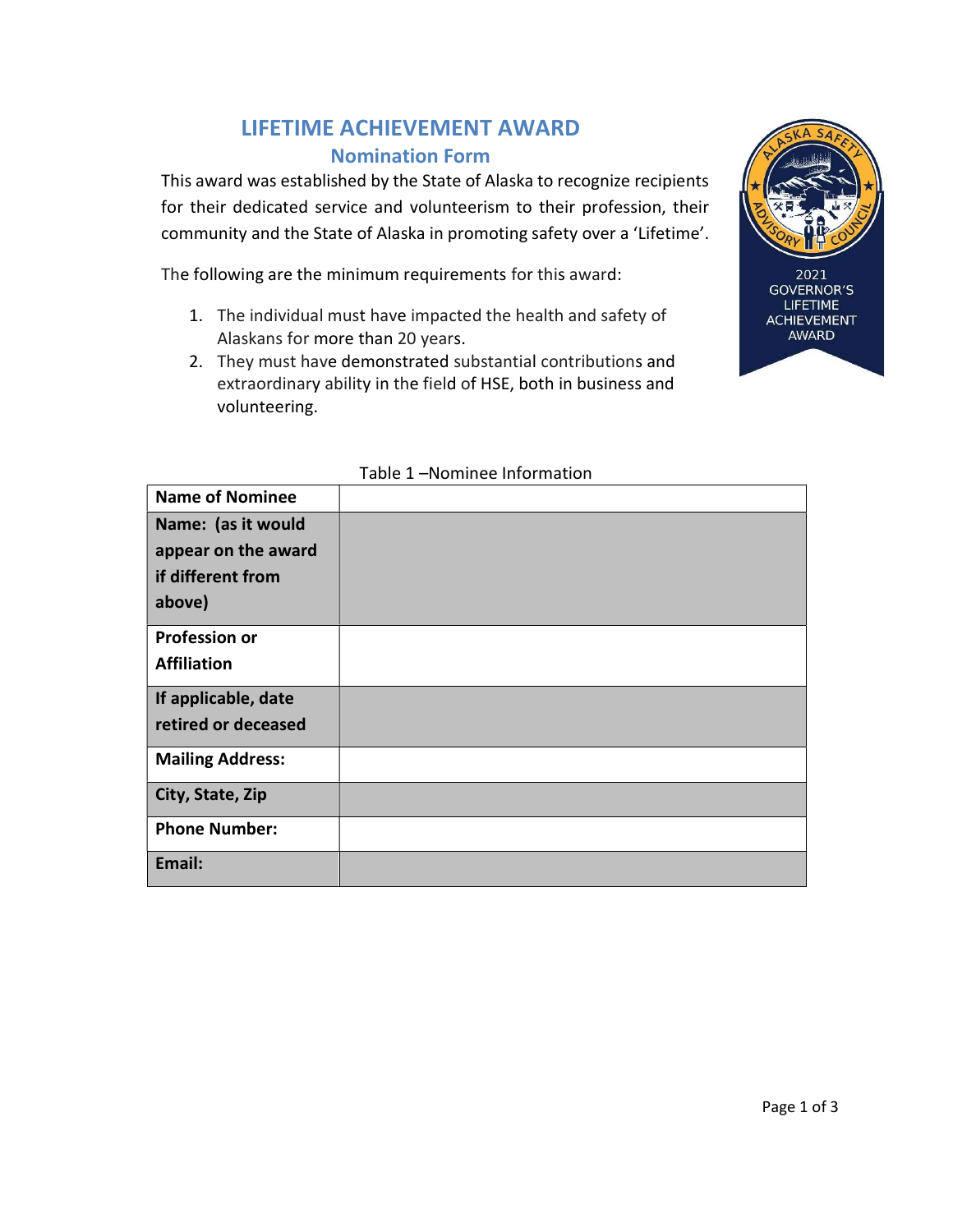### Table 2 –Nominator Information

| <b>Nominator Name:</b>  |  |
|-------------------------|--|
| <b>Mailing Address:</b> |  |
| City, State, Zip:       |  |
| <b>Phone Number:</b>    |  |
| Email:                  |  |
| <b>Affiliation to</b>   |  |
| <b>Nominee:</b>         |  |

## **CRITERIA**

Describe why the individual is regarded as having impacted the Health and Safety of Alaskans for more than 20 years. (500 words or less)

Describe how the nominee has demonstrated substantial contributions and extraordinary ability in the field of HSE in business. (500 words or less)

Describe contributions in volunteer activities. (500 words or less)